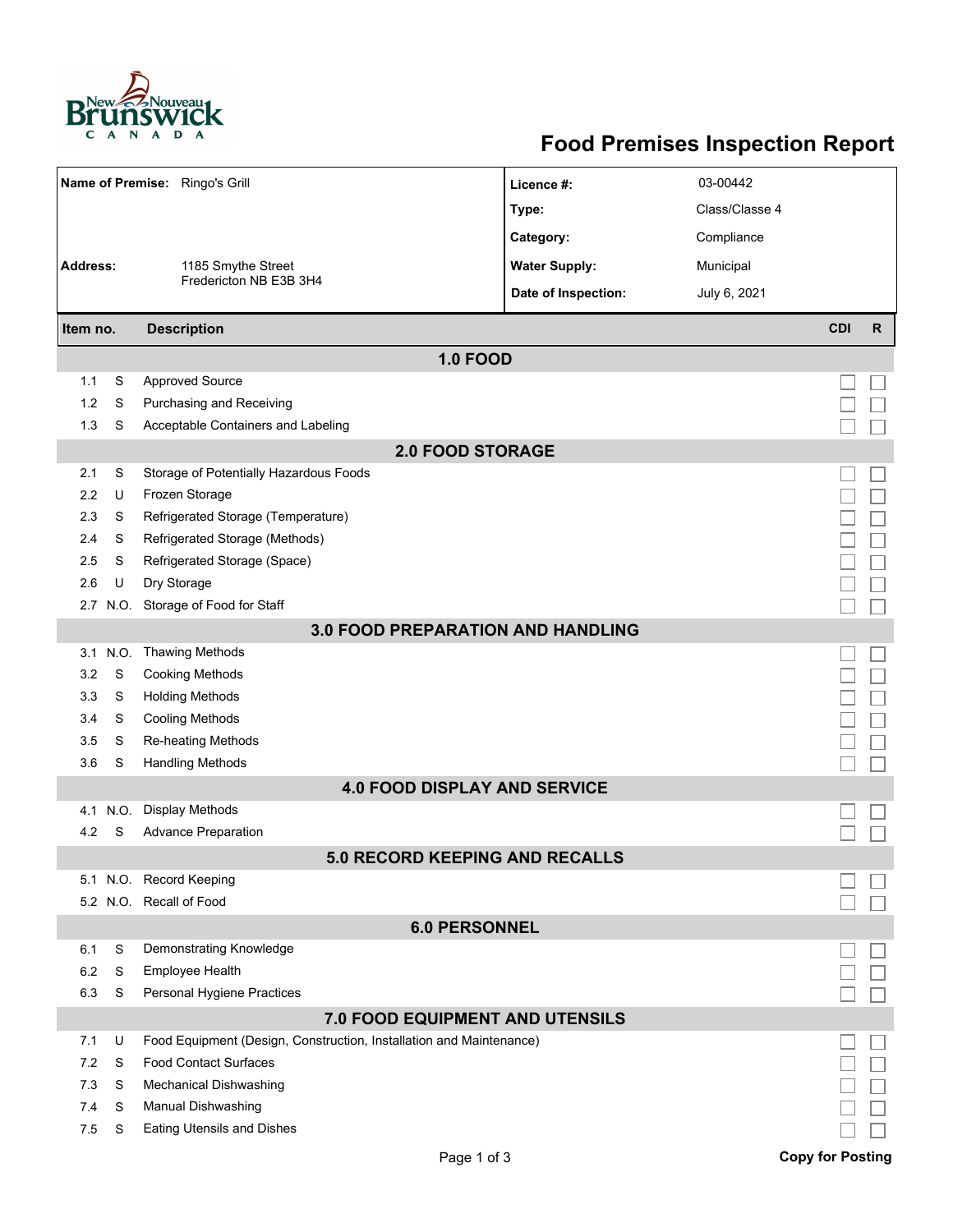

## **Food Premises Inspection Report**

|                                                                                   | <b>Name of Premise:</b><br>Ringo's Grill<br>Licence #: |                         |                                                                                                                                                                                                                                     |                         |  |  |  |  |  |  |  |
|-----------------------------------------------------------------------------------|--------------------------------------------------------|-------------------------|-------------------------------------------------------------------------------------------------------------------------------------------------------------------------------------------------------------------------------------|-------------------------|--|--|--|--|--|--|--|
| <b>8.0 CLEANING AND SANITIZING</b>                                                |                                                        |                         |                                                                                                                                                                                                                                     |                         |  |  |  |  |  |  |  |
| 8.1                                                                               | U                                                      |                         | <b>Cleaning and Sanitizing</b>                                                                                                                                                                                                      | ∨                       |  |  |  |  |  |  |  |
| 8.2                                                                               | S                                                      |                         | Detergents and Chemical Use and Storage                                                                                                                                                                                             |                         |  |  |  |  |  |  |  |
|                                                                                   |                                                        |                         | <b>9.0 SANITARY FACILITIES</b>                                                                                                                                                                                                      |                         |  |  |  |  |  |  |  |
| 9.1                                                                               | S                                                      | Washroom(s)             |                                                                                                                                                                                                                                     |                         |  |  |  |  |  |  |  |
| 9.2                                                                               | S                                                      |                         | Hand Washing Station(s)                                                                                                                                                                                                             |                         |  |  |  |  |  |  |  |
|                                                                                   | 10.0 FLOORS, WALLS AND CEILINGS                        |                         |                                                                                                                                                                                                                                     |                         |  |  |  |  |  |  |  |
| 10.1                                                                              | S                                                      |                         | Floors (Construction and Maintenance)                                                                                                                                                                                               |                         |  |  |  |  |  |  |  |
| 10.2                                                                              | U                                                      |                         | Walls (Construction and Maintenance)                                                                                                                                                                                                |                         |  |  |  |  |  |  |  |
| 10.3                                                                              | S                                                      |                         | Ceilings (Constructions and Maintenance)                                                                                                                                                                                            |                         |  |  |  |  |  |  |  |
| <b>11.0 WATER SUPPLY AND WASTE DISPOSAL</b>                                       |                                                        |                         |                                                                                                                                                                                                                                     |                         |  |  |  |  |  |  |  |
| 11.1                                                                              | S                                                      |                         | Water (Quality and Quantity)                                                                                                                                                                                                        |                         |  |  |  |  |  |  |  |
| 11.2                                                                              | S                                                      |                         | Sewage Disposal                                                                                                                                                                                                                     |                         |  |  |  |  |  |  |  |
| 11.3                                                                              | S                                                      |                         | Solid Waste Handling                                                                                                                                                                                                                |                         |  |  |  |  |  |  |  |
|                                                                                   |                                                        |                         | <b>12.0 LIGHTING AND VENTILATION</b>                                                                                                                                                                                                |                         |  |  |  |  |  |  |  |
| 12.1<br>12.2                                                                      | S<br>S                                                 | Lighting<br>Ventilation |                                                                                                                                                                                                                                     |                         |  |  |  |  |  |  |  |
|                                                                                   |                                                        |                         | 13.0 GENERAL                                                                                                                                                                                                                        |                         |  |  |  |  |  |  |  |
| 13.1                                                                              | S                                                      | Licence                 |                                                                                                                                                                                                                                     |                         |  |  |  |  |  |  |  |
| 13.2                                                                              | S                                                      |                         | <b>Rodent and Insect Control</b>                                                                                                                                                                                                    |                         |  |  |  |  |  |  |  |
|                                                                                   |                                                        |                         | 13.3 N.O. Other Infractions/Hazards                                                                                                                                                                                                 |                         |  |  |  |  |  |  |  |
|                                                                                   |                                                        |                         | N.O. - Not Observed; S - Satisfactory; U - Unsatisfactory MI - Minor infraction; MA - Major infraction; CR - Critical infraction, CDI - Corrected During                                                                            |                         |  |  |  |  |  |  |  |
| Inspection, R - Repeated infraction<br><b>OBSERVATIONS AND CORRECTIVE ACTIONS</b> |                                                        |                         |                                                                                                                                                                                                                                     |                         |  |  |  |  |  |  |  |
| Item                                                                              |                                                        | MI /MA/ CR              | Remarks                                                                                                                                                                                                                             | Date for correction     |  |  |  |  |  |  |  |
| 10.2                                                                              |                                                        | MI                      | Walls shall be of sound construction and in good repair                                                                                                                                                                             | January 11,             |  |  |  |  |  |  |  |
|                                                                                   |                                                        |                         | Observations: Some tiles missing from wall on back of the line and need to be replaced,<br>for next routine.                                                                                                                        | 2022                    |  |  |  |  |  |  |  |
| 2.2                                                                               |                                                        | MI                      | Freezers shall be kept in good repair, defrosted regularly, and kept clean                                                                                                                                                          | January 11,             |  |  |  |  |  |  |  |
|                                                                                   |                                                        |                         |                                                                                                                                                                                                                                     | 2022                    |  |  |  |  |  |  |  |
|                                                                                   |                                                        |                         | Observations: Seal on freezer was broken and needs repaired. Unit holding temperature.                                                                                                                                              |                         |  |  |  |  |  |  |  |
| 2.6                                                                               |                                                        | MI                      | Foods shall be stored in a manner to prevent cross contamination (stored in impervious containers<br>once opened, scoops kept out of bins, not directly on floor)                                                                   | Corrected               |  |  |  |  |  |  |  |
|                                                                                   |                                                        |                         | Observations: Scoop was left in flour bin and scoops need to be stored out of bins.                                                                                                                                                 |                         |  |  |  |  |  |  |  |
|                                                                                   |                                                        |                         | Corrective Actions: Chef removed the scoop and stored outside of unit.                                                                                                                                                              |                         |  |  |  |  |  |  |  |
| 2.6                                                                               |                                                        | MI                      | Shelves/cupboards shall be designed to facilitate effective cleaning and sanitation and be of sound<br>construction and in good repair                                                                                              | January 11,<br>2022     |  |  |  |  |  |  |  |
|                                                                                   |                                                        |                         | Observations: Paint on shelf where frying pans are stored was peeling/flaking and needs<br>to be resurfaced.                                                                                                                        |                         |  |  |  |  |  |  |  |
| 7.1                                                                               |                                                        | MI                      | Non-food contact equipment shall be located and maintained such that it functions in the manner<br>intended and can be easily cleaned and sanitized<br>Observations: Fan grilles and fan unit need to be cleaned, for next routine. | January 11,<br>2022     |  |  |  |  |  |  |  |
| 8.1                                                                               |                                                        | MI                      | Floors, walls and ceilings shall be kept clean and sanitary                                                                                                                                                                         | Corrected               |  |  |  |  |  |  |  |
|                                                                                   |                                                        |                         | Page 2 of 3                                                                                                                                                                                                                         | <b>Copy for Posting</b> |  |  |  |  |  |  |  |